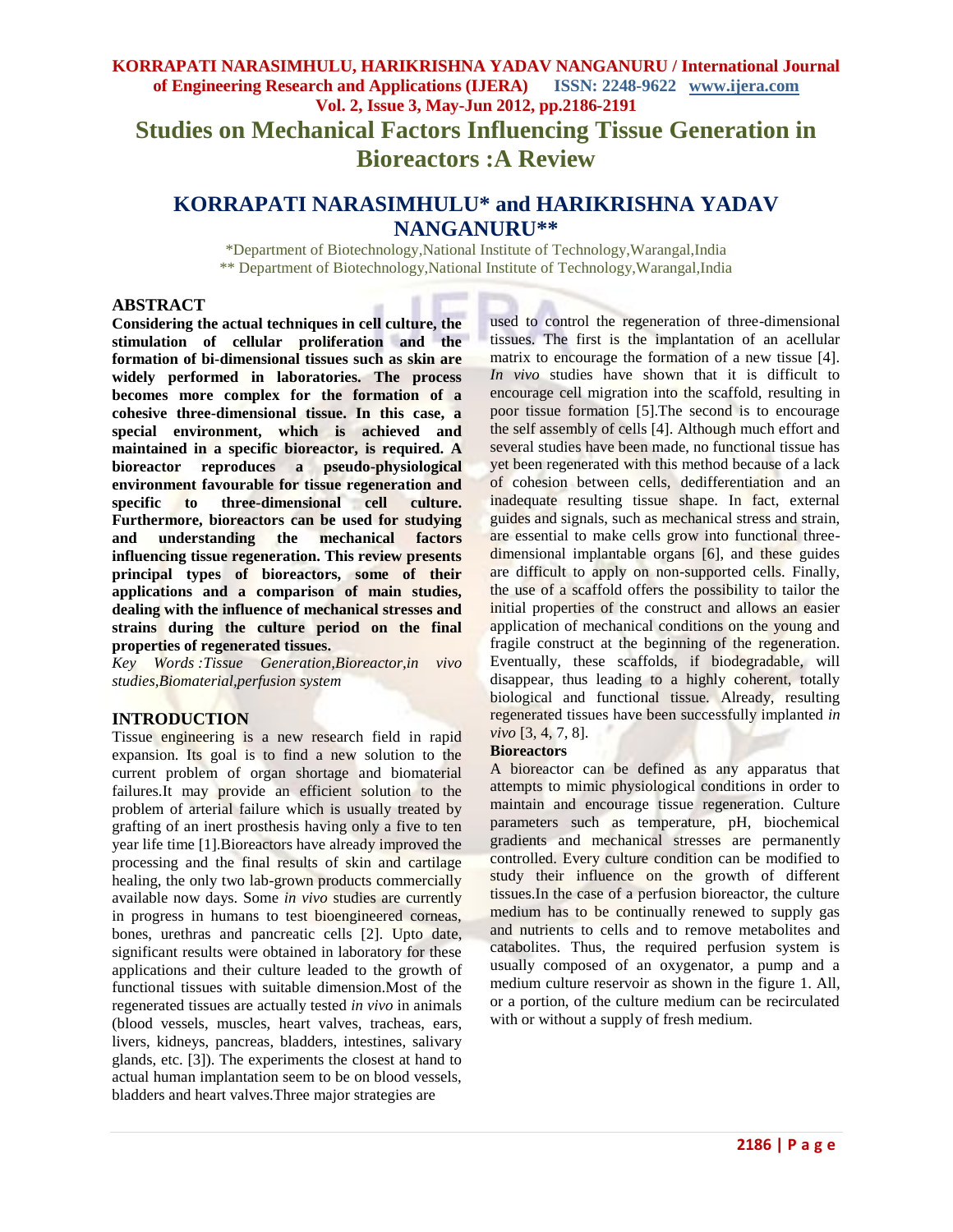

**Figure 1 : Simplified perfusion system**

Specific bioreactors are essential for the research in tissue engineering [7]. In the body, cells are always stimulated by mechanical, electrical and chemical signals that influence their behaviour. If these signals are inadequate or non-existent, cells dedifferentiate, become disorganised, and it can lead to cells death [6]. In fact, biological tissues adapt their structure and composition to surrounding specific and functional demands [9]. Current bioreactors can be divided into two main classes, rotating and non-rotating. Rotating bioreactors (figure 2) have a culture chamber permanently in rotation. It encourages the uniform growth of the tissues. Also, the rotation speed can be adjusted to produce a free-falling state. This protects fragile tissues because it decreases shear stresses and it avoids contact between cells and the walls of the bioreactor [10].



**Figure 2 : Example of a rotating bioreactor**

A non-rotating bioreactor has a motionless culture chamber which allows for the culture of complex tissues. Specific mechanical stresses can easily be applied on the cultivated tissues. The perfusion solution can flow through the culture chamber, and eventually through the tissues. An example is shown in figure 3. In this case, it is possible to apply shear stresses on cultivated cells from 0.02 to 1 Pa by increasing the pressure in the lower chamber which moves the silicon membrane [11].





Even if the works that present the full design methodology used to elaborate the bioreactor are rare, it is possible to review their functions and to compare their specifications. The following are the main applications of bioreactors designed for the growth of cartilage, cardiac tissues, vascular tissues, cardiac valves and hepatic cells. Each section consists of a summary of the characteristics of the tissues and examples of cell culture using bioreactors.

#### **Cartilage**

Cartilage is a non-vascularized tissue made of chondrocytes and an extracellular matrix (ECM) composed of collagen and glycosaminoglycans (GAG) [12]. Chondrocytes are spherical cells located in little cavities in the ECM [13]. They are responsible for the synthesis and the degradation of this ECM. These cells compose 1% of cartilage volume while water composes 80% of cartilage weight [14]. Because this tissue is not vascularized, chondrocytes extract their nutrients from the synovial fluid.Cartilage is located on the articular surfaces of bones and also constitutes some parts of the skeleton [13].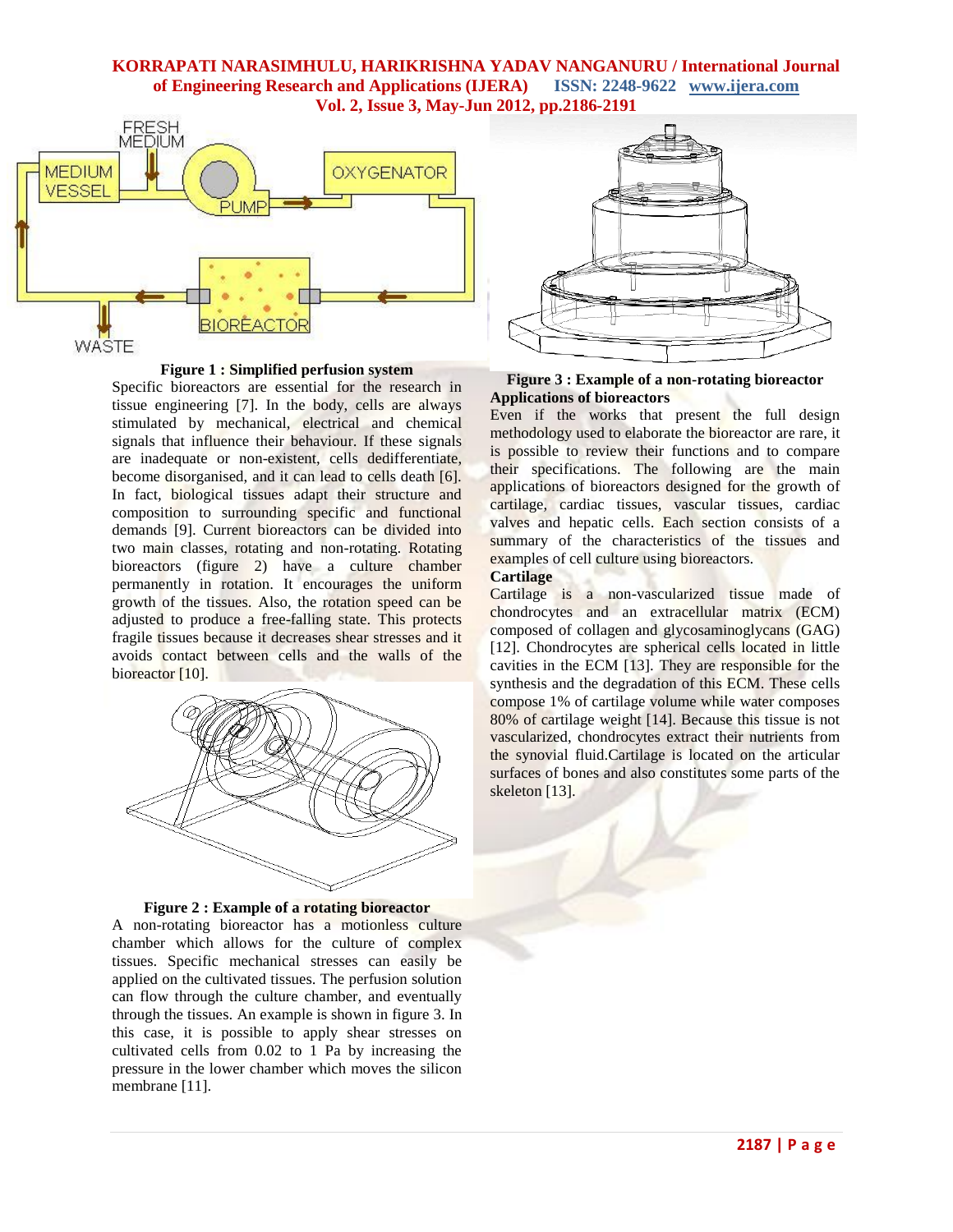|                                      | D.Pazzano et. al., B.Obradovic et.<br>2000[15] | al., 1999[16]                                                      | K.J.Gooch et. al., T.Nishikori et. al. L.Freed et. al.,<br>2001[12] | 2002[17]                                                     | 1997[18]                                                       |
|--------------------------------------|------------------------------------------------|--------------------------------------------------------------------|---------------------------------------------------------------------|--------------------------------------------------------------|----------------------------------------------------------------|
| Cell source                          | Bovin calf<br>glenohumeral<br>joint surfaces   | Fermoropatellar<br>grooves of 2-3<br>week old bovice<br>calves     | Knee joints of 2-4<br>week old bovine<br>calves                     | Hip, mnee and<br>shoulder joint of<br>10 week old<br>rabbits | Fermoropatellar<br>grooves of 2-3<br>week old bovine<br>calves |
| <b>Scaffold</b>                      | PGA coated by<br><b>PLLA</b>                   | PGA                                                                | <b>PGA</b>                                                          | Collagen                                                     | <b>PGA</b>                                                     |
| Type of the<br>bioreactor            | Not-rotating                                   | Rotating                                                           | Mixing                                                              | Non-rotating                                                 | Rotating                                                       |
| Flow                                 | $1 \mu m/s$ through<br>tissues                 | None                                                               | Induced by<br>mixing                                                | None                                                         | Perfusion                                                      |
| <b>Mechanical</b><br><b>stresses</b> | Induced by flow                                | Low stresses<br>(free-falling)<br>conditions)                      | Shear stresses<br>induced by mixing ultrasound                      | Induced by                                                   | Quasi inexistent<br><i>(weightless)</i><br>environment)        |
| <b>Studied</b><br>parameters         | Flow and<br>perfusion                          | Gas exchanges<br>and replacement<br>frequency of<br>culture medium | Reynolds number Ultrasounds                                         |                                                              | Weightless<br>environment                                      |
|                                      |                                                |                                                                    |                                                                     | cardiac muscle is not able to repair itself. This is due     |                                                                |

**Table 1 : Bioreactor applications for cartilage culture**

D. Pazzano *et al.* [15] showed that a perfusion flow of 1 μm/s through the cartilaginous tissue is beneficial in regard to its expected properties. The perfused group consisted of more cells and a better quality ECM (cohesion, GAG content) than in the control group. Medium perfusion encourages cellular proliferation by ensuring efficient transport of nutrient, gas, catabolites and metabolites. Therefore, the quality of the ECM was improved because of the mechanical stresses induced by the flow and the better uniformity of the pH. K.J. Gooch *et al.* [12] studied the effect of mixing on cartilage regeneration.

# **Cardiac tissue**

Cardiac tissue is a specialized tissue and, in opposition to striated muscles such as biceps and quadriceps, cardiac muscle is not able to repair itself. This is due to the restricted regeneration potential of cardiomyocytes [22] and the lack of myoblasts in this tissue, a cell type with the capacity to divide and differentiate to form new muscular tissues [23].Another particularity of heart tissue is its continuous and independent contractions. Even if the heart is isolated, it will continue to beat at its intrinsic rhythm as long as it is supplied with glucose and oxygen [24].

Studies about the *in vitro* culture of cardiac tissue are more complex, less advanced and rarer than those about cartilage.

| <b>Table 2: Bioreactor applications for cardiac tissue culture</b> |                                                         |                                                                |                                                          |                                                              |
|--------------------------------------------------------------------|---------------------------------------------------------|----------------------------------------------------------------|----------------------------------------------------------|--------------------------------------------------------------|
|                                                                    | R.L.Carrier et. al.<br>1999[26]                         | R.L.Carrier et. al.,<br>2002[27]                               | M.Radisic et. al., 2003[28]                              | <b>C.Fink et. al., 2000[29]</b>                              |
| <b>Cell source</b>                                                 | Cardiac myocytes of<br>young<br>rats and chicks         | neonatal rats                                                  | Cardiac myocytes of Cardiac myocytes of neonatal<br>rats | Cardiac myocytes of<br>embryonic chicks and<br>neonatal rats |
| <b>Scaffold</b>                                                    | PGA                                                     | <b>PGA</b>                                                     | Ultrafoam® collagen hemostat                             | Cell/collagen master mix                                     |
| Type of the<br>bioreactor                                          | One fixed, one<br>agitated and one<br>rotating          | Mixed flast<br>(control) and<br>perfused vessels               | Perfused fixed cartridges                                | Fixed                                                        |
| <b>Flow</b>                                                        | Depending on the<br>bioreactor                          | Mixing or direct<br>perfusion                                  | Direct perfusion through the<br>constructs               | None                                                         |
| <b>stresses</b>                                                    | <b>Mechanical</b> Depending on the<br><b>bioreactor</b> | Shear stresses<br>induced by mixing<br>and flow                | Shear stresses induced by flow                           | Strain                                                       |
| <b>Studied</b><br><i>parameters</i>                                | Influence of the<br>cultivation vessel                  | Effects of perfusion<br>rate and partial<br>pressure of oxygen | Effects of seeding methods<br>(direct perfusion)         | Effects of a uridirectional<br>chronic stretch               |

**Table 2 : Bioreactor applications for cardiac tissue culture**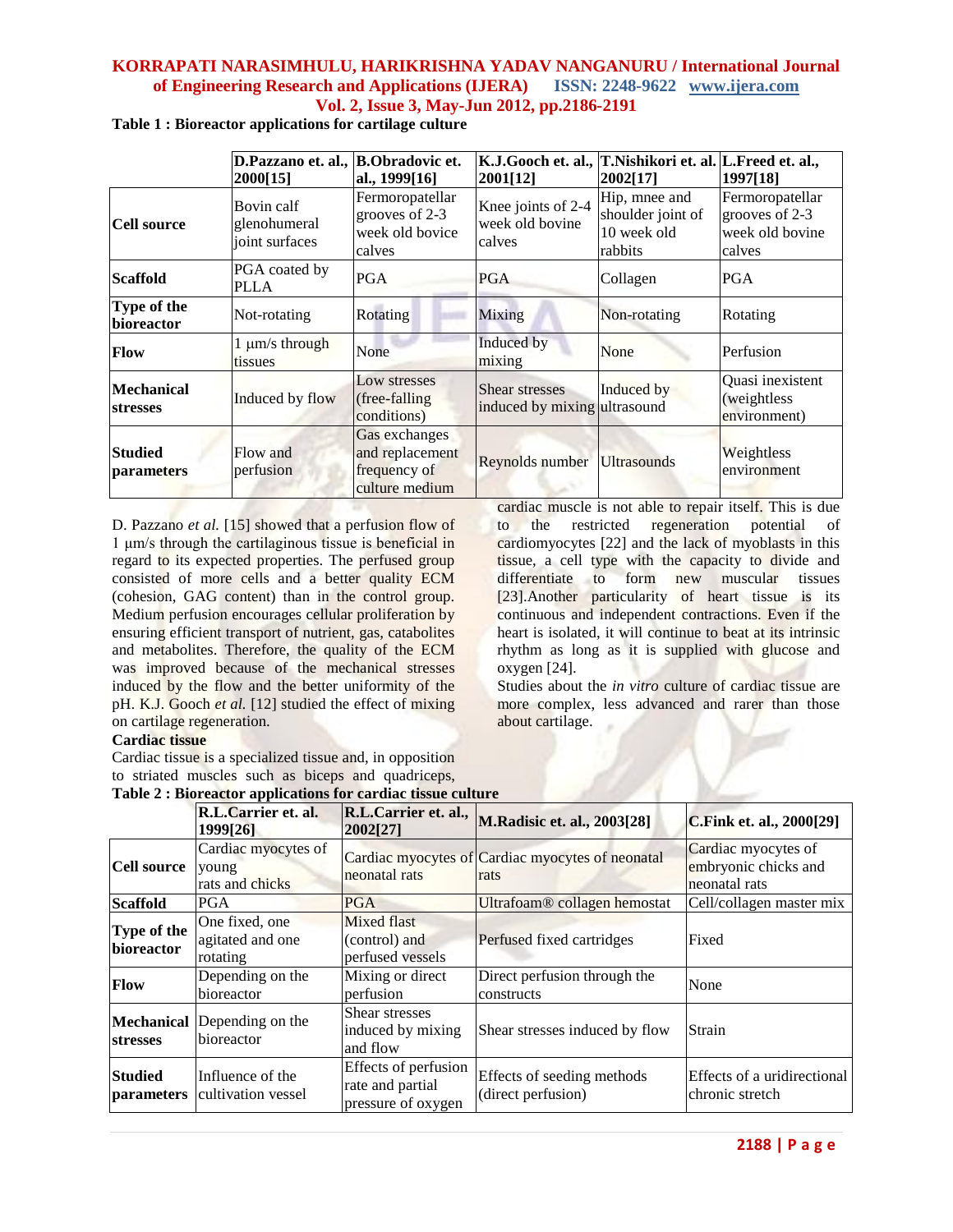R.L. Carrier *et al.* [26] found that a rotating bioreactor improves cell quantity, distribution and metabolism compared to fixed or agitated culture vessels. First, gas and nutrient transport approaches more closely intracorporeal conditions than in the other vessels. Also, the free-falling state in the rotating bioreactor is possible thanks to a rotation of 11 to 12 rpm. It allows cell flotation with low shear stresses. C. Fink *et al.* [29] studied the effects of strain (elongation) instead of shear stresses. Instead being deteriorated, the cardiac tissues responded to a 20% strain by hypertrophy. **Blood vessels**

Blood vessels have the role of connecting tissues and organs together. More specifically, arteries transport blood from the heart to the organs [31]. The intima is responsible for the hemocompatibility of the artery [31-33].Normal blood pressures are around 80 to 120 mmHg (11 to 16 kPa) for most arteries, except for the pulmonary artery that has a pressure between 10 and 25 mmHg (1.3 and 3.3 kPa). Stresses on the arteries are pulsatile because of the pulsation of blood flow [34]. Abnormal pressures are often the cause or the effect of arterial disease.

|                                      | <b>C.B. Weinberg</b>                                     | <b>L.E. Niklason</b>                              | L. Heureux                                                             | <b>S.P.Hoerstrup</b>                                  | S.C.Muluk et. al.                                  |
|--------------------------------------|----------------------------------------------------------|---------------------------------------------------|------------------------------------------------------------------------|-------------------------------------------------------|----------------------------------------------------|
|                                      | et. Al., 1986[35]                                        | et. al., 1999[36]                                 | et. al., 1998[37]                                                      | et. al., 2001[38]                                     | 1998[39]                                           |
|                                      | Bovine aortic<br>endothelial cells,                      | Bovine aortic                                     | Human umbilical<br>venin smooth                                        | Myofibroblasts                                        | Intact human                                       |
| <b>Cell source</b>                   | smooth muscle<br>cells and<br>adventitial<br>fibroblasts | smooth muscle<br>cells and<br>endothelial cells   | muscle cells and<br>endothelial cells<br>and human skin<br>fibroblasts | and endothelial<br>cells from ovine<br>carotid artery | saphenous vein<br>and pig internal<br>jugular vein |
| <b>Scaffold</b>                      | Collagen and<br>Dacron mesh                              | <b>PGA</b>                                        | None                                                                   | PGA coated by<br>P <sub>4</sub> H <sub>B</sub>        | n/a                                                |
| Type of the<br>bioreactor            | Fixed                                                    | Fixed                                             | Fixed                                                                  | Fixed                                                 | Fixed                                              |
| Flow                                 | None                                                     | Perfusion in the<br>lumen                         | Perfusion in the<br>lumen                                              | Pulsatile perfusion Perfusion in the<br>in the human  | lhuman                                             |
| <b>Mechanical</b><br><b>stresses</b> | None                                                     | Pulsatile radial<br>stress                        | Shear stresses and<br>pressure induced<br>by the flow                  | Shear stresses and<br>pressure induced<br>by the flow | Axial stretching<br>and twisting                   |
| <b>Studied</b><br><b>parameters</b>  | Collagen<br>concentration and<br>culture time            | Effects of<br>dynamical<br>mechanical<br>stresses | No use of a<br>scaffold                                                | Effect of pulsatile<br>flow                           | Combination of<br>mechanical<br>stresses           |
| <b>Burst strength</b><br>obtained    | $< 100$ mmHg                                             | $2000$ mmHg                                       | $2000$ mmHg                                                            | $300 \text{ mmHg}$                                    | n/a                                                |

**Table 3 : Bioreactor applications for vascular tissue culture**

In their pioneering work published in 1986, C.B. Weinberg *et al.* [35] obtained a well differentiated artery structure by doing separate annular castings supported by a Dacron mesh. The burst strength of the regenerated arteries was around 90 mmHg, which is less than normal systolic blood pressures. Mechanical stresses during the culture period are essential to vascular tissues. Niklason *et al.* [36] seeded a biodegradable scaffold with smooth muscle cells and cultivated it in a bioreactor under a pulsatile radial stress of 165 beats/minute. After eight weeks, the arteries had a thickness twice that of non pulsed controls and their burst strengths were greater than 2000 mmHg instead of 300 mmHg.

# **Heart valves**

The four heart valves ensure the unidirectionality of the blood flow in the heart [34]. They consist of two or three very thin shutters which open and close in sequence with each heartbeat [42]. Their sealing allows for adequate operation pressures in the heart [24].The desirable characteristics of a heart valve grown *in vitro* would be a stable geometry with a potential for growth and regeneration within the patient [43].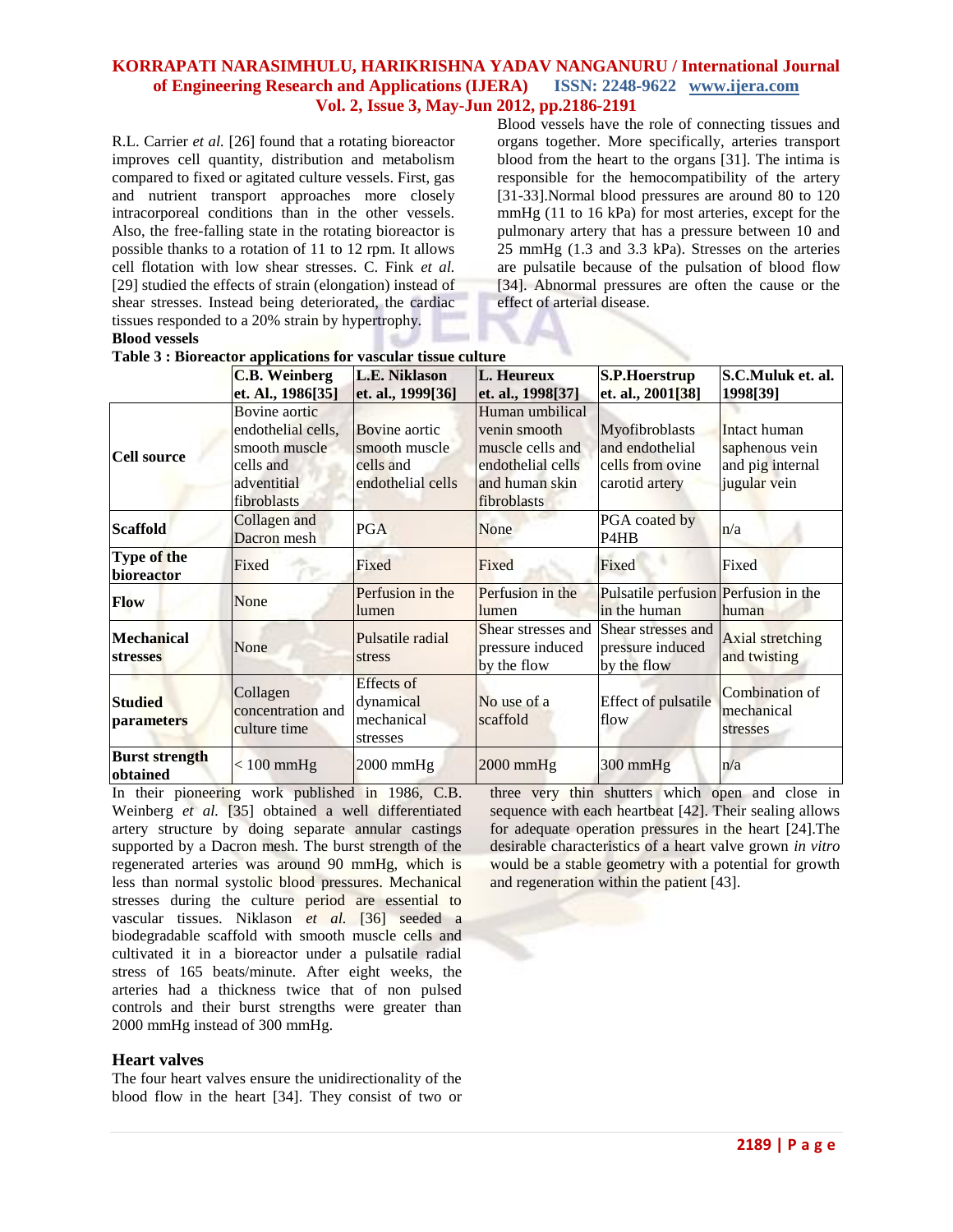|                                     | G.C. Engelmayr Jr. et.                           | <b>K.Schenke-Layland</b>                                              | S.P. Hoerstrup et. al.,                                               | A.Mol et. al.,                                   |
|-------------------------------------|--------------------------------------------------|-----------------------------------------------------------------------|-----------------------------------------------------------------------|--------------------------------------------------|
|                                     | al., 2003[44]                                    | et. al., 2003[45]                                                     | 2000[46]                                                              | 2003[47]                                         |
| <b>Cell source</b>                  | n/a                                              | Endothelial cells and<br>myofibroblasts from<br>lamb carotid arteries | Endothelial cells and<br>myofibroblasts from lamb<br>carotid arteries | Human venous<br>myofibroblasts                   |
| <b>Scaffold</b>                     | PGA and PGA/PLLA,<br>both coated with P4HB       | Decellularized porcine<br>pulmonary valves                            | PGA coated with P4HB                                                  | PGA coated with<br>P <sub>4</sub> H <sub>B</sub> |
| Type of the<br>bioreactor           | Fixed                                            | Fixed                                                                 | Fixed                                                                 | Fixed                                            |
| <b>Flow</b>                         | None                                             | Pulsatile                                                             | Pulsed perfusion through<br>the valve                                 | None                                             |
| <b>Mechanical</b>                   | Cyclic flexural                                  | <b>Dynamical stresses</b>                                             | <b>Dynamical stresses</b>                                             | Increasing cyclic                                |
| <b>stresses</b>                     | simulation                                       | induced by the flow                                                   | induced by the flow                                                   | strain                                           |
| <b>Studied</b><br><i>parameters</i> | <b>Effects of cyclic flexure</b><br>on scaffolds | Repopulation potential<br>of decellularized valves constant flow      | Effects of pulsed flow vs                                             | Effects of cyclic strain                         |

**Table 4 : Bioreactor applications for heart tissue culture**

G.C. Engelmayr Jr. *et al.* [44] studied stiffness and fatigue behaviour of a biodegradable polymeric scaffold with a bioreactor applying cyclic flexure. Every scaffold showed a decrease of mechanical properties over time in the culture medium, which can be explained by the polymer degradation. Other potential scaffolds are decellularized heart valves. K. Schenke-Layland *et al.* [45] evaluated their repopulation potential under a pulsatile flow. This mechanical improvement was underlined by S.P. Hoerstrup *et al.* [46] who studied the influence of pulsatile blood flow on the properties of heart valves. In fact, after two weeks, the mechanical and structural properties stopped improving, remained constant for a few days, than started decreasing. But when the pulsed valves were implanted *in vivo* in replacement of the pulmonary valve, they operated functionally for 20 weeks and their properties improved during this period.

# **CONCLUSION**

Since the design of the first bioreactor, tissue engineering has improved immensely. The optimization of oxygen and nutrient supply, temperature, pH, transport of catabolites and metabolites and mechanical stresses stimulates the formation of the extracellular matrix and allows for cohesion between cells. It is now possible to grow tissues with specific geometries. By maintaining pseudo-physiological culture conditions specific to cultivated cells, bioreactors allow for the culture of well differentiated three-dimensional tissues with specific mechanical properties.From this review, it appears clearly that rotating bioreactors are used more often for the culture of fragile tissues, while nonrotating bioreactors are more adapted to the culture of tissues with a complex geometry that are normally submitted to higher mechanical constraints in the body.

# **REFERENCES**

- 1. Guidoin R, Chakfé N, Maurel S, How T, Batt M, Marois M and Gosselin C. (1993). Expanded polytetrafluoroethylene arterial prosthesis in humans: histopathological study of 298 surgically excised grafts. *Biomaterials* . **14** :678- 93.
- 2. Arnst C. (2000, July 31). I Can See Clearly Now (Bioengineered corneas could become commonplace) *. Business Week* .
- 3. Stock UA and Vacanti JP. (2001). Tissue engineering: current state and prospects. *Annu Rev Med* . **52** :443-51.
- 4. Nerem RM. (July 14-15, 2000). *Critical issues in tissue engineering.* Paper presented at the Tissue Engineering: Challenges and Opportunities, York, England.
- 5. Sodian R, Hoerstrup SP, Sperling JS, Daebritz S, Martin DP, Moran AM, Kim BS, Schoen FJ, Vacanti JP and Mayer JE, Jr. (2000). Early in vivo experience with tissue-engineered trileaflet heart valves. *Circulation* . **102** (19 Suppl 3):III22-9.
- 6. BoneTissueEngineeringCenter(BTEC). (2002). *Bone Tissue Engineering* . Carnegie Mellon. http://www.btec.cmu.edu/tutorial/bone\_tissue\_en gineering/ bone\_tissue\_engineering.htm.
- 7. Griffith LG and Naughton G. (2002). Tissue engineering--current challenges and expanding opportunities. *Science* . **295** (5557):1009-14.
- 8. Weiss L. (2002). *Solid Freeform Fabrication of Scaffolds* . Bone Tissue Engineering Center (BTEC), Carnegie Mellon. Z Tissue engineering of cartilage in space. *Proc Natl Acad Sci U S A* . **94** (25):13885-90.
- 22. Papadaki M, Bursac N, Langer R, Merok J, Vunjak-Novakovic G and Freed LE. (2001). Tissue engineering of functional cardiac muscle: molecular, structural, and electrophysiological